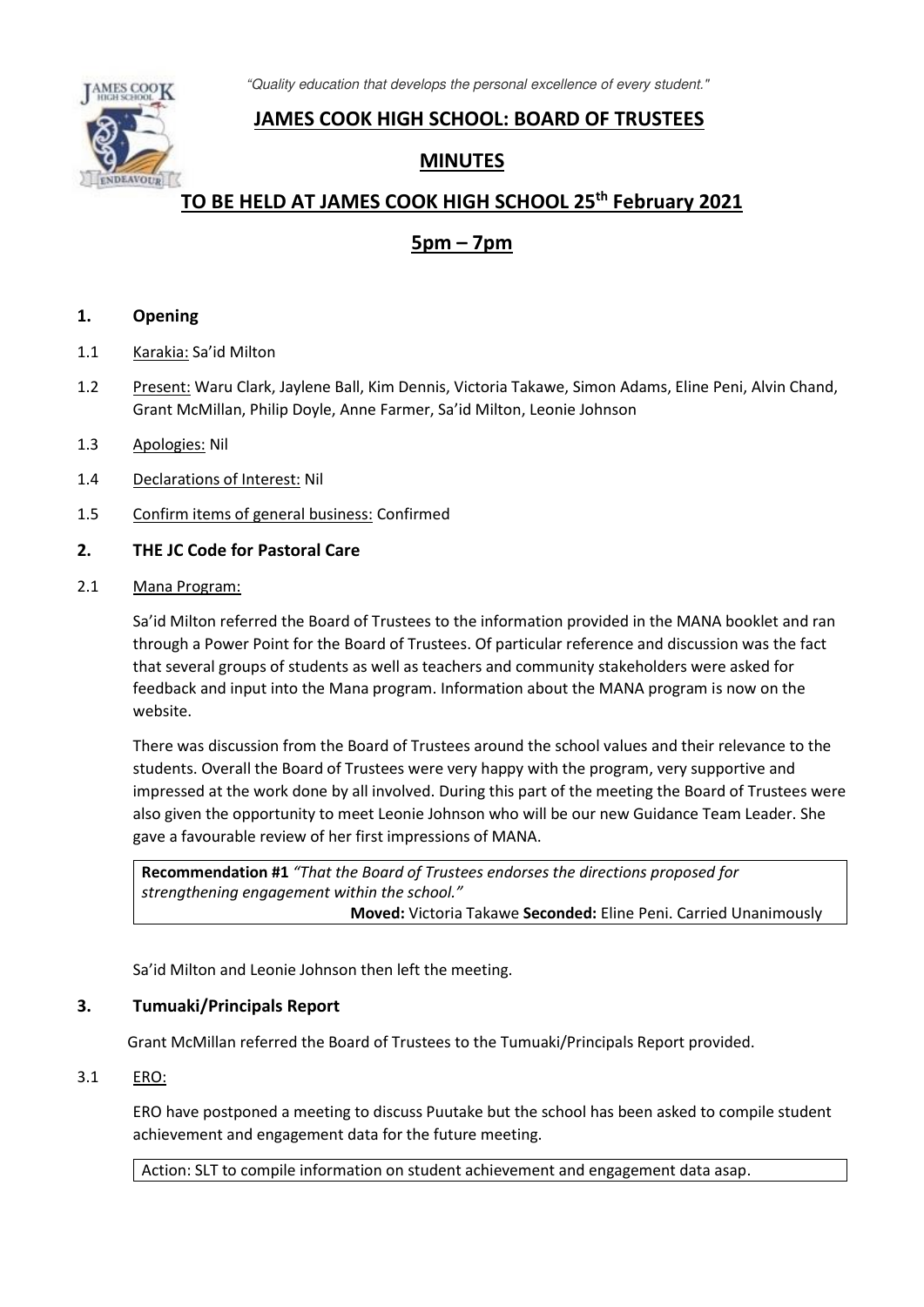#### 3.2 Attendance:

Grant McMillan ran the Board of Trustees through Annex A regarding school-wide attendance.

#### 3.3 Enrolment:

A brief overview was provided of the enrolments to date. Enrolments are still coming in. We have staffed the school on 1400 students and budgeted the school on 1350. The March 1st roll return will formally confirm our roll for the MOE.

## 3.4 School lunches:

 Philip Doyle gave an overview of the school lunch program to date and how the students and teachers were reacting to the program. There has mostly been positive feedback received from all concerned and a meeting will be held with the contractor next week to further tweak the program.

## 3.5 New Sports Director:

The new sports director is an ex pupil of JCHS and will be working full-time. His name is Wade Brunsdon.

## **4. Operational:**

## 4.1 Recent Lockdown:

The recent lockdown interrupted the program planned for the start of school however attendance straight after lockdown was better than anticipated which is encouraging. Teacher/student relationships at year 9 are not where we would expect them to be for this time of the year, but these will be worked on and improved within a short time frame.

#### 4.2 Financial Reports:

Philip Doyle and Kim Dennis drew the Board of Trustees' attention to the new format financial reports. All the Board of Trustees agree that the new reports are easier to understand and gave a better overview of financial matters.

Year to Date Surplus: The YTD surplus for 2021 is \$292,227 which is a result of maintaining expenditure to match the Board approved interim budget.

## **5. New Government Initiatives**

## 5.1 Refreshing the National Curriculum:

Grant McMillan drew the Board of Trustees attention to plans to refresh the national curriculum by 2025.

**Recommendation***: "That the Board of Trustees receives the Tumuaki/Principals Report"*  **Moved:** Victoria Takawe **Seconded:** Eline Peni **Carried Unanimously**

## **6. Report for MoE/Sally Dalziel**

#### 6.1 Report:

Waru Clark advised that we are in a position to provide the MoE with a wide range of internal resources that are evidence of the requirements it was agreed the school would initiate. Grant McMillan to progress providing this evidence to the MoE by the end of February.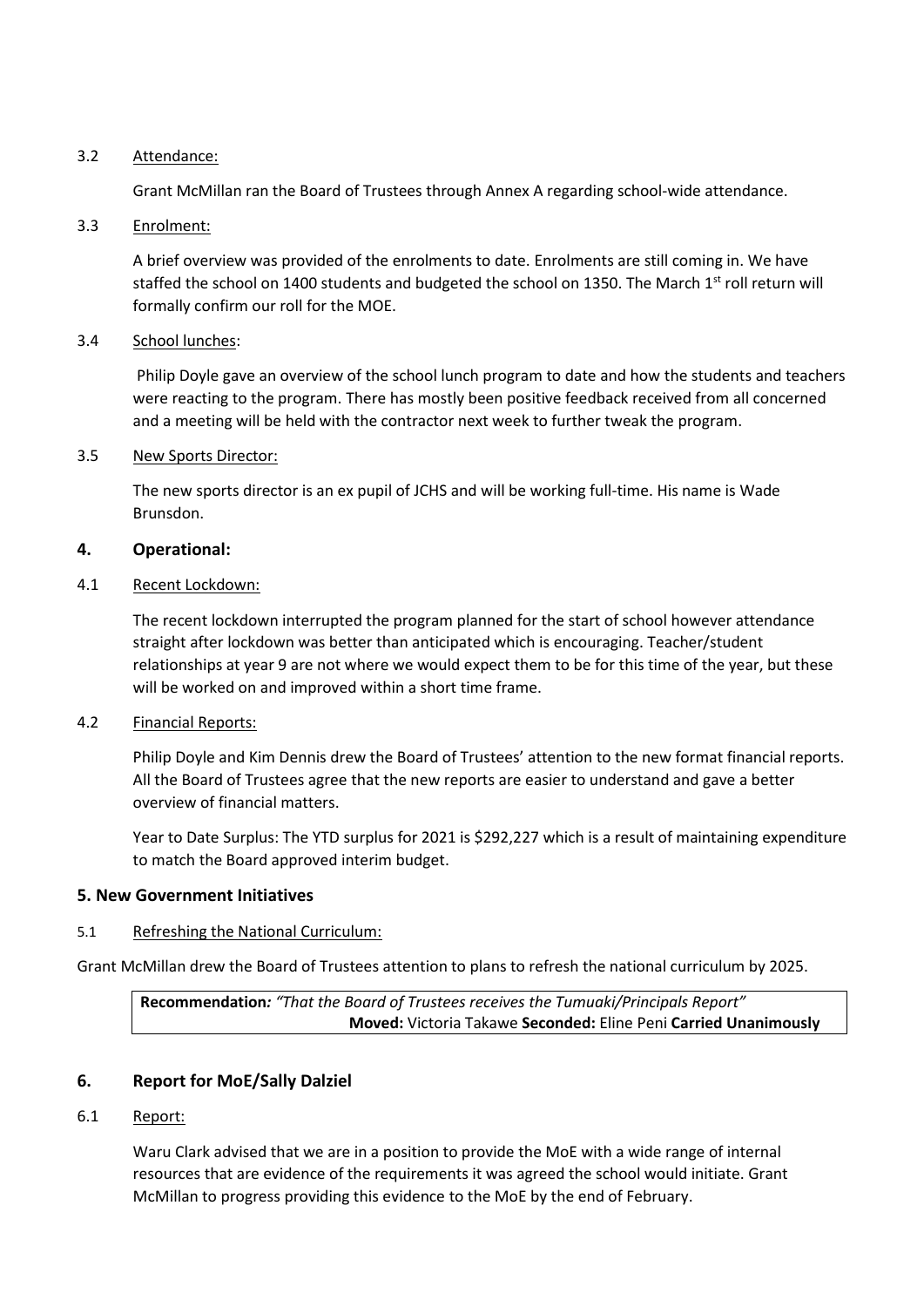Action: SLT to progress gathering evidence for Grant McMillan to send to MoE by the end of February

## **7. Charter**

#### 7.1 Update on Yearly Work Plan:

Grant Mc Millan is working with the SLT on this plan which should be available to the Board of Trustees at the March meeting.

Action: SLT to progress the work plan ASAP

#### **8. Administration**

## 8.1 Correspondence:

One item was received from the NZSTA regarding conference. There was a brief discussion on who is going to conference. Anne Farmer to organise for the team. Grant McMillan gave his apologies for not being able to attend due to a conflict with Polyfest.

Action: Anne Farmer to organise accommodation and travel for NZSTA

#### 8.2 Confirmation of minutes:

January 2021 The Minutes were approved. **Moved:** Waru Clark **Seconded**: Victoria Takawe

#### 8.3 Board Policies:

Anne Farmer has been asked to move these to a One Drive that all the BoT members may access

## **9. Public Excluded Business/In Committee**

The Board Chairperson requested that the Meeting move into committee:

#### *Resolution:*

*"I move that the public be excluded from the whole of the proceedings of this meeting."* **Moved** Waru Clark **Seconded** Alvin Chand **Carried Unanimously** 

## MOTION: RESOLUTION TO EXCLUDE THE PUBLIC

Section 48, Local Government Official Information and Meetings Act 1987

This resolution is made in reliance on Section 48(1)(a) of the Local Government Official Information and Meetings Act 1987 and the particular interest or interests protected by Section 6 or Section 7 of that Act or Section 6 or Section 7 or Section 9 of the Official Information Act 1982, as the case may require, which would be prejudiced by the holding of the whole or the relevant part of the proceedings of the meeting in public are as follows:

## *Resolution:*

"*I move that Philip Doyle Business Manager be allowed to remain at this meeting." "I move that Anne Farmer Board Secretary be allowed to remain at this meeting."* 

**Moved** Waru Clark **Seconded** Alvin Chand

**Unanimously**

 *Carried* **Carried Carried**